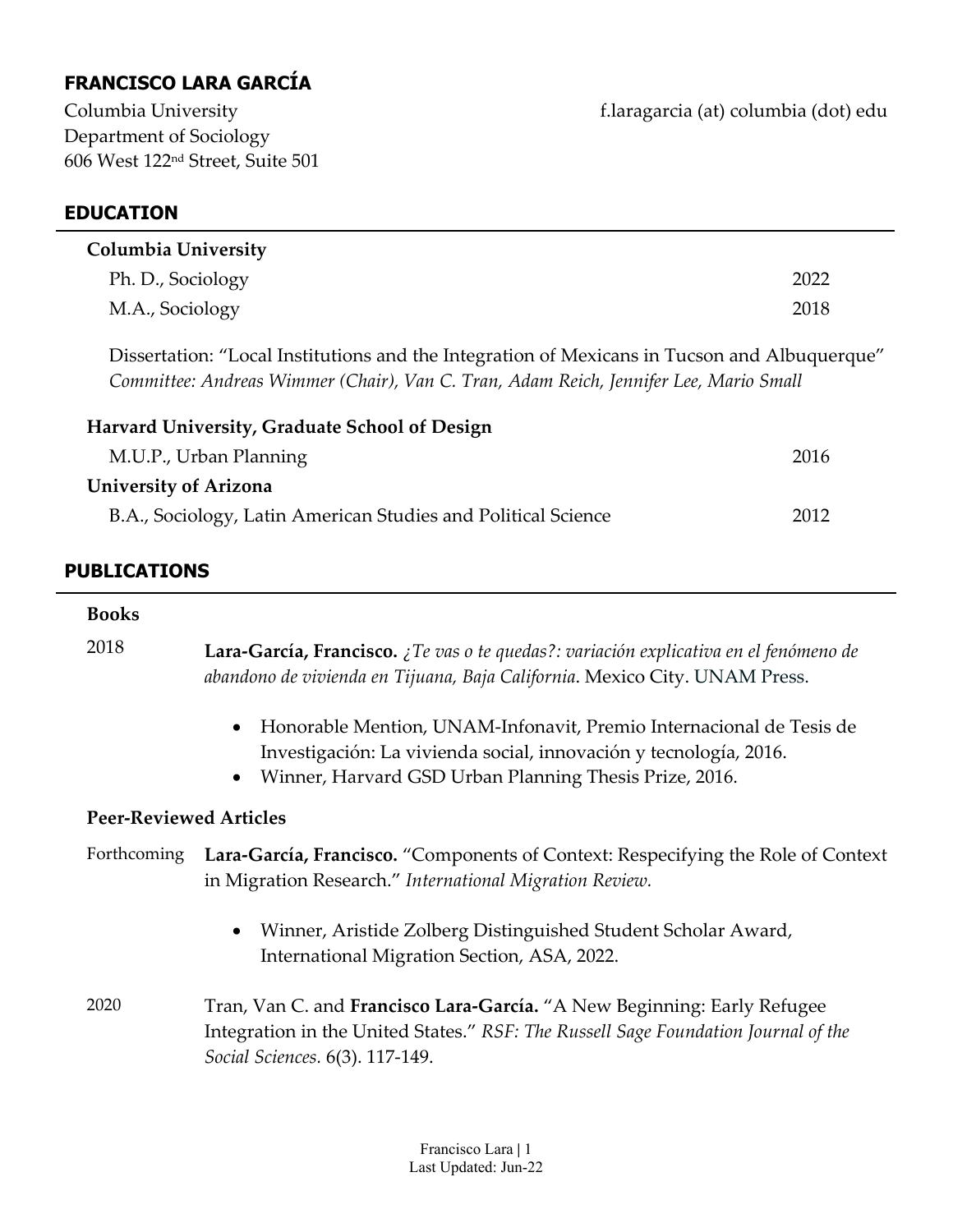### **Reports and Other Publications**

- 2017 Portocarrero, Sandra, and **Francisco Lara‐García.** "US Universities: A New Site for Immigrant Struggles?" *Global Dialogue*, International Sociological Association. 7(2). 35‐36.
- 2016 Davis, Diane, Nélida Escobedo, Fernando Granados, **Francisco Lara‐García**, David Schoen, and Margaret Scott. "Case Study Compendium: Understanding the Barriers and Enablers to Densification at the Metropolitan Level. Qualitative Evidence from Seven Mexican Cities." Cambridge, MA: Harvard University Graduate School of Design.
- 2013 **Lara‐García, Francisco**, and Ariel Sim. "El modelo de Naciones Unidas en Arizona: una experiencia en educación y cooperación binacional en la frontera entre Sonora y Arizona". In Córdova et al. (Eds.), *Desarrollo humano transfronterizo: retos y oportunidades en la región Sonora‐Arizona*, 295‐309: COLSON: Universidad de Sonora: Universidad Estatal de Sonora: COLEF.

### **Commentary and Media**

2021 **Lara‐García,** Francisco. "Op‐Ed: The border can't be our only concern. The U.S. needs an immigrant integration policy." Los Angeles Times. April 5, 2021. https://www.latimes.com/opinion/story/2021‐04‐05/border‐immigration‐reform‐ asylum‐integration‐inclusion‐policy

#### **Manuscripts Under Review and in Progress**

Jonathan Mellon, **Francisco Lara‐García** and Dominic Walker "Evaluating the Social Cost of Homelessness" (In Progress)

**Lara‐García, Francisco**, Flavien Ganter and Andreas Wimmer. "Residential Context and Immigrant Integration in France" (In Progress)

**Lara‐García, Francisco**, Jonathan Mellon and Sebastián Ortega. "Evaluation of the Guadalajara Visor Urbano Commercial Permitting System's Effect on Corrupt Practices" (In Progress)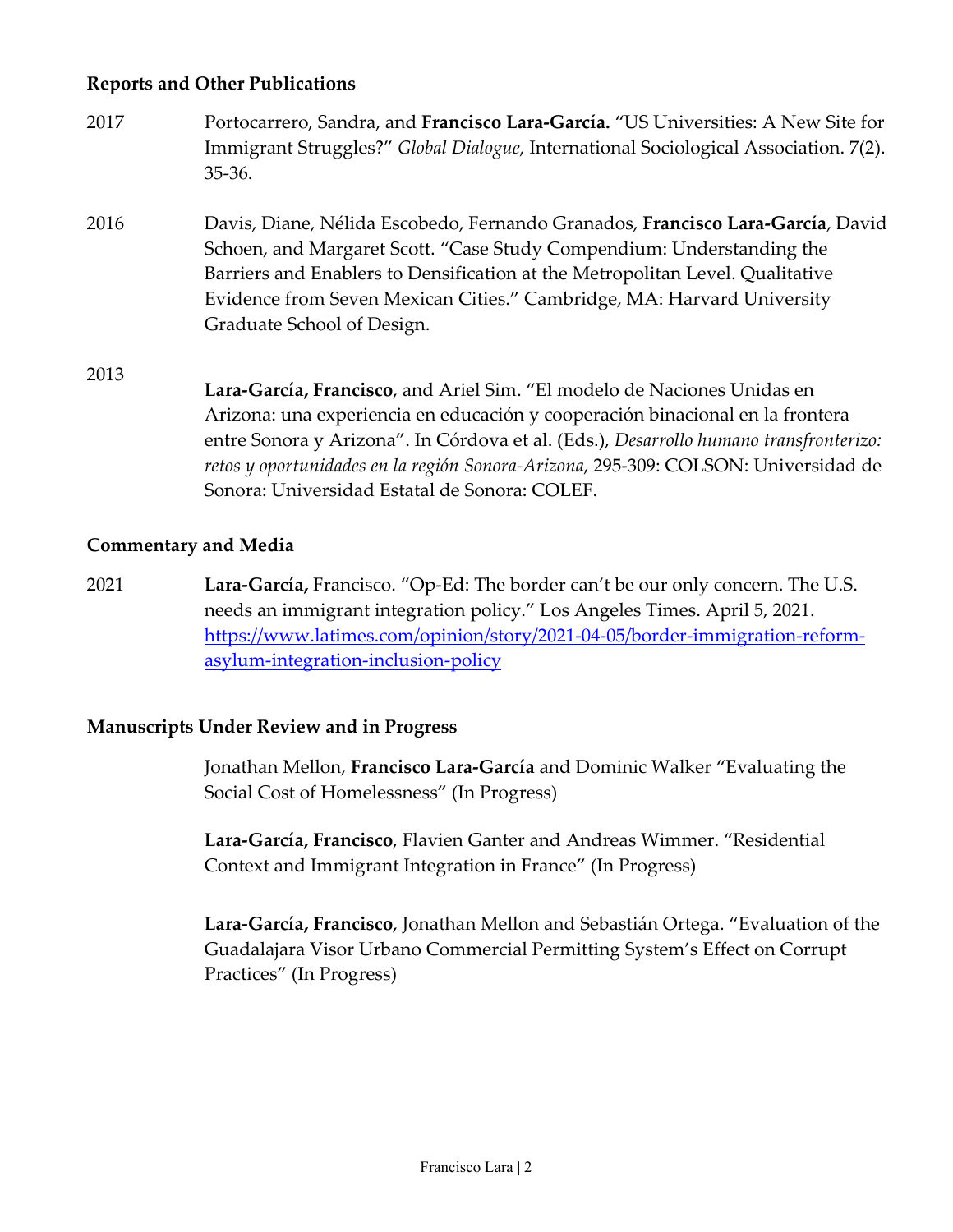## **FELLOWSHIPS, GRANTS & AWARDS**

| 2021        | National Institute of Social Sciences Dissertation Grant (\$5,000)                                        |
|-------------|-----------------------------------------------------------------------------------------------------------|
| 2020-2021   | George E. Haynes Fellowship, Columbia University                                                          |
| 2021        | Honorable Mention, Ford Foundation Dissertation Fellowship                                                |
| 2020        | Eisenhower Roberts Graduate Fellowship, Eisenhower Institute (\$10,000)                                   |
| 2019 & 2018 | Honorable Mention, Ford Foundation Pre-Doctoral Fellowship                                                |
| 2018-19     | Teaching Observation Fellowship, Columbia Center for Teaching and Learning                                |
| 2016        | Honorable Mention, Premio Internacional de Tesis de Investigación. Infonavit-<br><b>UNAM</b>              |
| 2016        | Paul F. Lazarsfeld Fellow, Department of Sociology, Columbia University                                   |
| 2016        | Provosť's Diversity Fellow, Columbia University                                                           |
| 2016        | Thesis Prize in Urban Planning, Graduate School of Design, Harvard University                             |
| 2012        | Outstanding Senior of the College of Social and Behavioral Sciences, University of<br>Arizona             |
| 2012        | Honors Alumni Legacy Travel Grant, University of Arizona (\$600)                                          |
| 2011-12     | Governor Raúl H. Castro Scholarship, University of Arizona (\$1,000)                                      |
| 2011        | Wilson Center Award for U.S-Mexico Cross-Border Cooperation and Innovation                                |
| 2010-11     | C. Gloria Paul Scholarship, University of Arizona (\$1,300)                                               |
| 2010        | Honors Undergraduate Research Grant, University of Arizona (\$1,500)                                      |
| 2010        | Roop Summer Career Paths Internship and Research Training Scholarship,<br>University of Arizona (\$2,600) |
| 2010        | Paul C. Bragg Global Health Scholarship, Natural Doctors International (\$500)                            |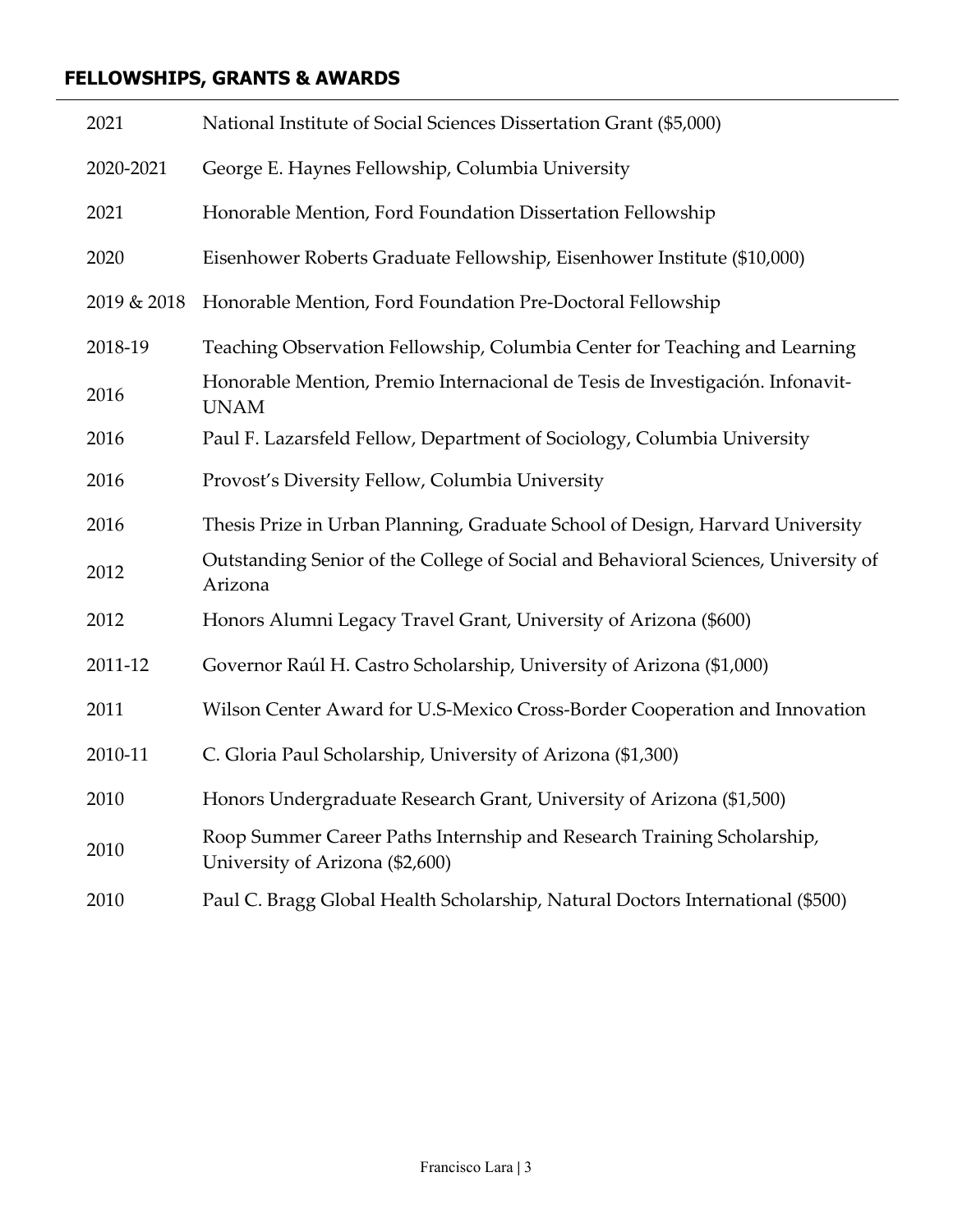#### **PRESENTATIONS** (\*Scheduled)

#### **Invited Presentations**

*"¿Te vas o te quedas?: variación explicativa en el fenómeno de abandono de vivienda en Tijuana"* 

2017 "Seminario Internacional: Vivienda Social, Innovación y Tecnología." Universidad Nacional Autónoma de México, Mexico City. March.

### **Conference and Workshop Presentations**

*"The Mexicans in Albuquerque and Tucson Integration Study"*

| 2022 | Eastern Sociological Society Annual Meeting, Boston, MA. March. |
|------|-----------------------------------------------------------------|
|      |                                                                 |

*"Residential Context and Immigrant Integration in France"*

2021 Center for the Study of Wealth and Inequality Seminar, Columbia Sociology, New York, NY. December. \*

*"Components of Context: Rethinking Local Context in Migration Research"*

| 2020                                                                                                 | American Sociological Association, San Francisco, CA, August.                                                                              |  |
|------------------------------------------------------------------------------------------------------|--------------------------------------------------------------------------------------------------------------------------------------------|--|
| 2020                                                                                                 | American Association of Geographers Annual Meeting, Denver, CO. April.<br>(cancelled due to COVID-19)                                      |  |
| 2018                                                                                                 | Race, Ethnicity and Migration Workshop, Columbia Sociology, New York, NY.<br>March.                                                        |  |
| "A New Beginning: Integration of Recent Refugees in the Early Years of Arrival to the United States" |                                                                                                                                            |  |
| 2019                                                                                                 | "The Legal Landscape of U.S. Immigration in the Twenty-First Century." Russell<br>Sage Foundation, New York, NY. April. (with Van C. Tran) |  |
| 2019                                                                                                 | Eastern Sociological Society Annual Meeting, Boston, MA. March.                                                                            |  |
| "Restoring Interdisciplinarity to the Study of the Interwar Avant-Garde"                             |                                                                                                                                            |  |
| 2017                                                                                                 | ISERP Interdisciplinary Graduate Student Seminar, New York, NY. September.<br>(with Sam Coggeshall)                                        |  |
| "Arizona Model United Nations: An Experience of Binational Education in the Sonora-Arizona Border"   |                                                                                                                                            |  |
| 2012                                                                                                 | Society for Applied Anthropology, Baltimore, MD. March. (with Ariel Sim)                                                                   |  |
| 2010                                                                                                 | Binational Colloquium on Transborder Human Development in the Arizona-                                                                     |  |